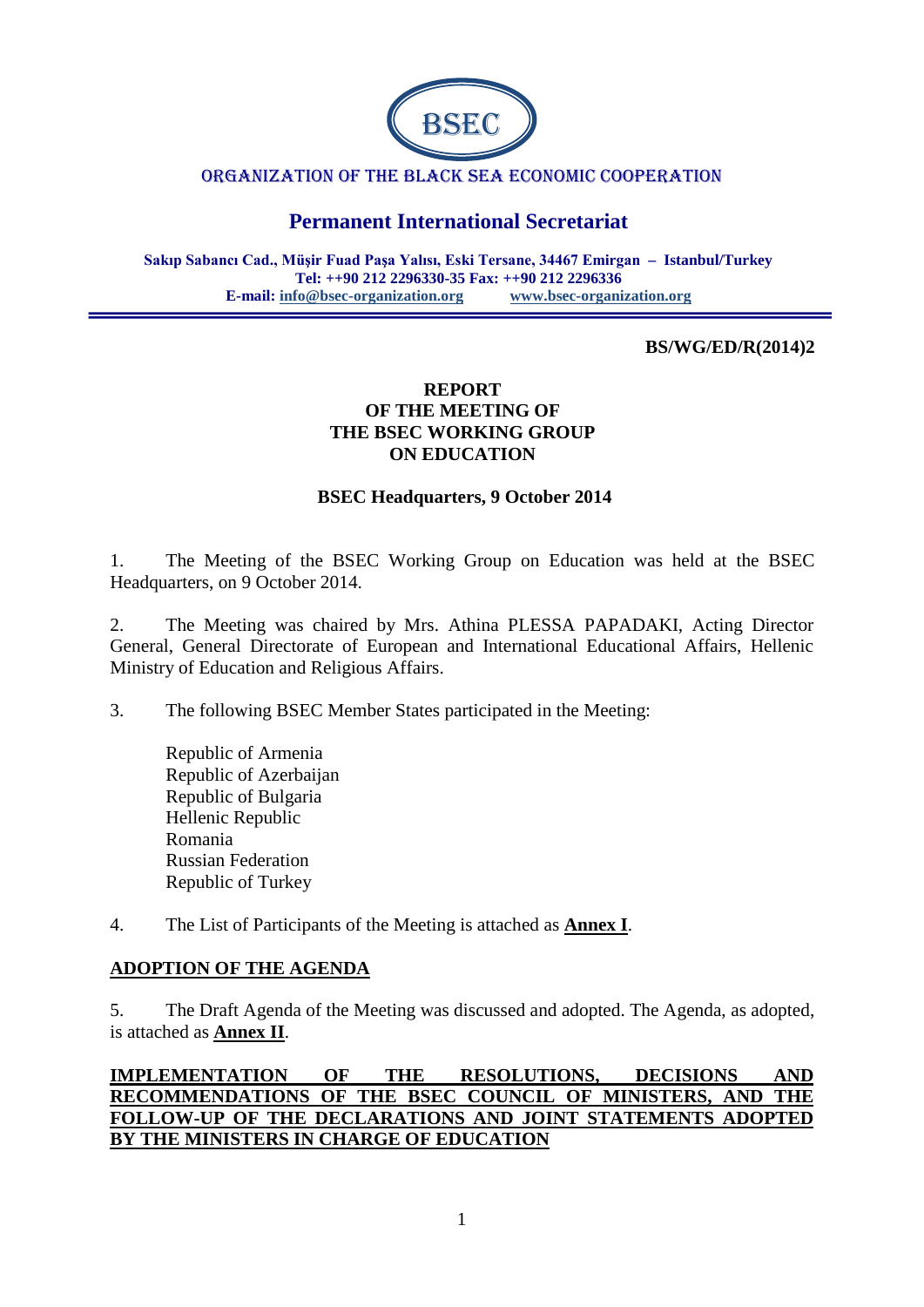6. The Working Group took note of the information by BSEC PERMIS on the ways and dynamics of the implementation of the Resolution of the 15th BSEC Council (Moscow, 1 November 2006), since the last Meeting of the BSEC Working Group on Education (BSEC Headquarters, 12 May 2014).

7. A concern was expressed by the Country-Coordinator over the fact that only a few experts from relevant ministries of Member States participated in the Working Group.

8. The BSEC PERMIS informed that the International Conference on Education, scheduled to be held in Istanbul in October 2014, was postponed. The Working Group took note of the idea to possibly hold a Meeting of Ministers in charge of Education, in the course of 2015.

9. The BSEC PERMIS informed on possible ways and means of future institutional cooperation on youth and sports issues within BSEC. The Working Group agreed to include the issues related to youth and sports on the agenda of its next meeting, and invited the Member States to present their comments and proposals in advance of that meeting.

### **THE "WAY FORWARD FOR AN ACTION PLAN ON THE IMPLEMENTATION OF THE "ECONOMIC AGENDA: TOWARDS AN ENHANCED BSEC PARTNERSHIP"**

### **A) DISCUSSION OF CONCRETE PROPSALS ON THE IMPLEMENTATION OF THE JOINT PROGRAMMES**

10. The Working Group took note of the presentation entitled "Preliminary Comments to the Questionnaire on the academic and student mobility among the BSEC Member States", delivered by the Country-Coordinator (The Hellenic Republic). The presentation is attached as **Annex III.**

11. The Country-Coordinator invited the Member States to send to BSEC PERMIS the clarifications requested with the above mentioned Comments, and present proposals in view of next steps on the project, by 15 December 2014.

12. During the discussion, the relevant clarifications were given by the representatives of Romania and the Republic of Turkey.

13. The Working Group reiterated its call on the relevant authorities of the Member States that have not yet done so, to respond to the Questionnaire as soon as possible.

14. The Working Group took note of the updated presentation on the Portal of Education in BSEC (www.bsec-edu.tuc.gr), delivered by the delegation of the Hellenic Republic, and reiterated its call to the Member States to get more actively involved by sending relevant inputs on education and appoint national focal points to the Portal. The presentation is attached as **Annex IV.**

15. The Working Group expressed its gratitude to the Hellenic Republic for the creation of the Portal of Education.

16. The delegation of the Hellenic Republic suggested that all presentations delivered by the Member States in the Working Group should be uploaded to the Portal of Education.